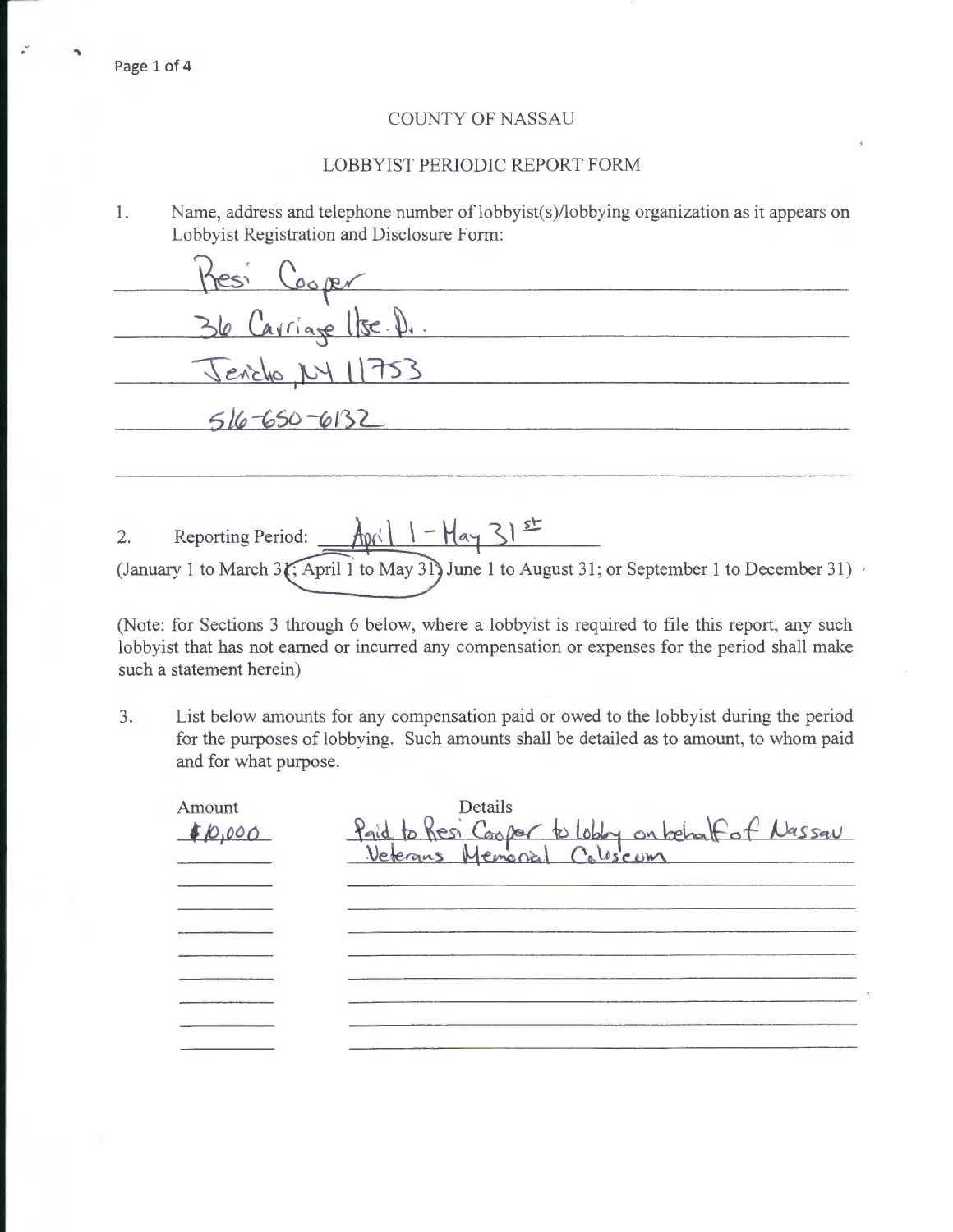4. List below the cumulative total amounts earned to date for lobbying year:

 $#25,000$ 

 $\mathbf{r}$ 

þ,

5. List below amounts for any expenses expended or incurred by the lobbyist during the period for the purposes of lobbying. Such amounts shall be detailed as to amount, to whom paid and for what purpose.

| Amount    | Details  |
|-----------|----------|
|           |          |
|           | ________ |
|           |          |
| _________ |          |
|           |          |
|           |          |
|           |          |
|           |          |

6. List below the cumulative total amounts expended to date for lobbying year:

 $\langle \hat{d} \rangle$ 

(In lieu of completing 7 through 10 below, you may attach a copy of your Lobbyist Registration and Disclosure Form, provided the information has not changed.)

7. List whether and where the lobbyist(s)/lobbying organization is registered as a lobbyist, (e.g. Nassau County, New York State):

| Nassau County  |  |
|----------------|--|
| Wew York State |  |
|                |  |
|                |  |

8. Name, address and telephone number of client(s) by whom, or on whose behalf, the lobbyist is retained, employed or designated.

 $(l$ *isted* on next page)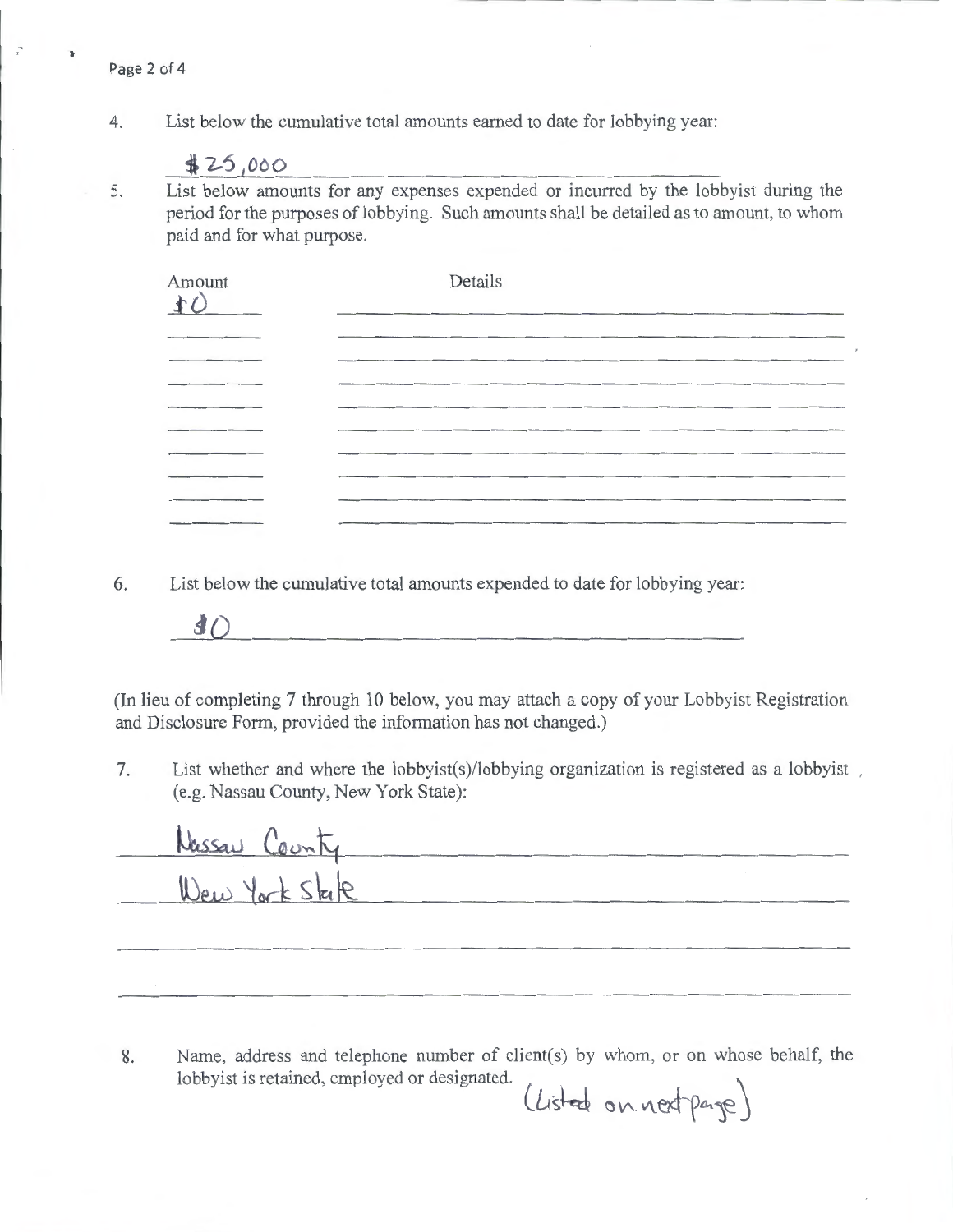. ,

Redland Strategies 519 Eighth Avenue New York,  $NY$  10018  $Attn$ . Michael Balboni - 212-643-2002 Third Party Beneficiary: Onexim/ Nussau Events Center 9. Describe lobbying activity conducted, or to be conducted, in Nassau County, and identify client(s) for each activity listed, during the Reporting Period. Client: Redland Strategies: Wobying for issues related to NYCB Live Nassau Vetevans Memorial Coliseury

10. The name of persons, organizations or governmental entities before whom the lobbyist has lobbied during the period.

Nassau County Executive Office